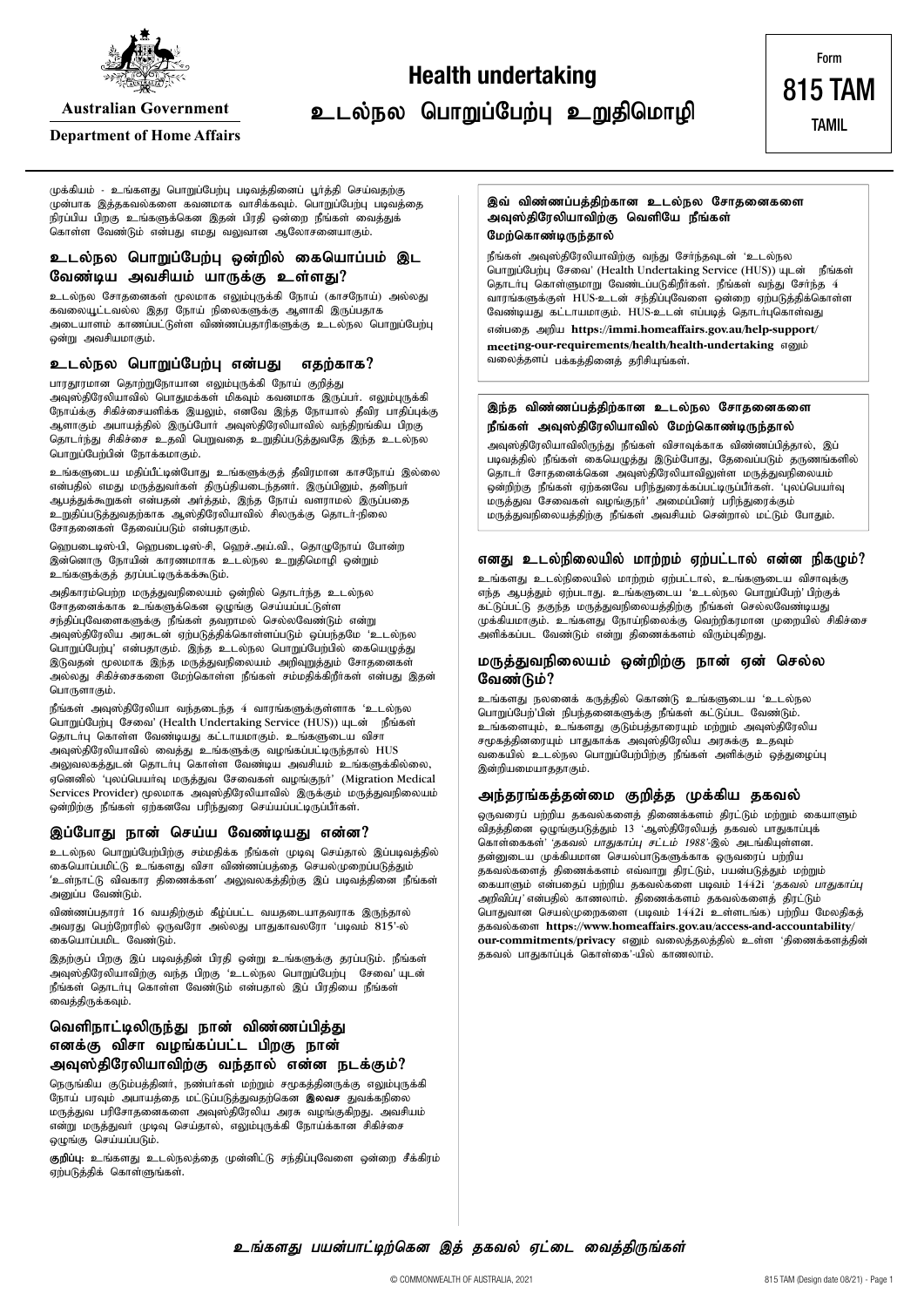வேண்டுமென்றே இப்பக்கம் காலியாக விடப்பட்டுள்ளது.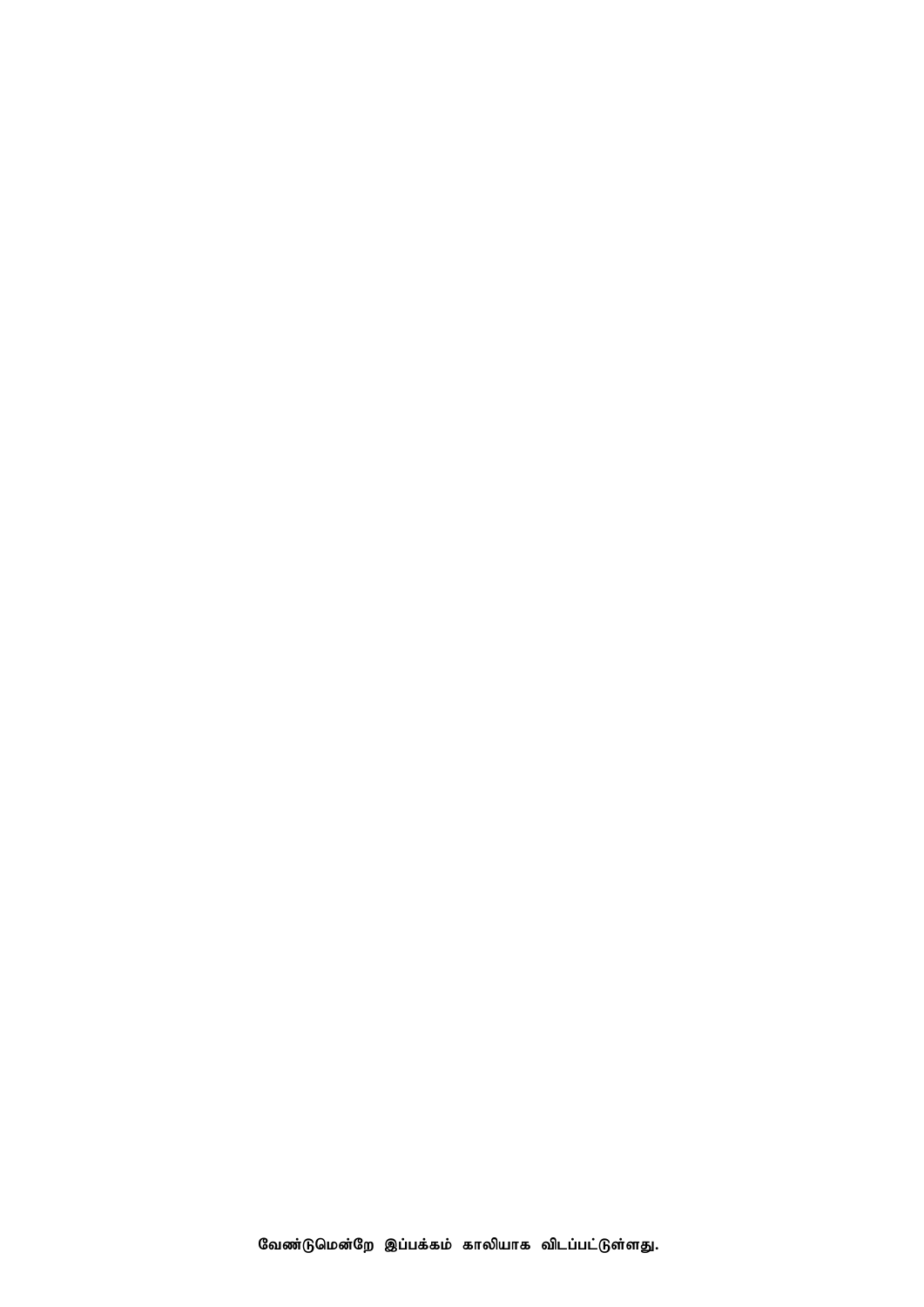

**Australian Government** 

### **Department of Home Affairs**

**1**

**2**

# **Health undertaking**

உடல்நல பொறுப்பேற்பு உறுதிமொழி

815 TAM

Form

| Australian Government<br>epartment of Home Affairs                                                                           | உடல்நல பொறுப்பேற்பு உறுதிமொழி<br><b>TAMIL</b>                                                                                                                                                                                                                                                                                                                                                                                                                                                                                                                                                                                                                                                                                                                                                                                                        |
|------------------------------------------------------------------------------------------------------------------------------|------------------------------------------------------------------------------------------------------------------------------------------------------------------------------------------------------------------------------------------------------------------------------------------------------------------------------------------------------------------------------------------------------------------------------------------------------------------------------------------------------------------------------------------------------------------------------------------------------------------------------------------------------------------------------------------------------------------------------------------------------------------------------------------------------------------------------------------------------|
| Please read the information about your health undertaking on page 1<br>of this form.                                         | Office use only                                                                                                                                                                                                                                                                                                                                                                                                                                                                                                                                                                                                                                                                                                                                                                                                                                      |
| Please use a pen, and write neatly in English using BLOCK LETTERS.                                                           | HAP ID                                                                                                                                                                                                                                                                                                                                                                                                                                                                                                                                                                                                                                                                                                                                                                                                                                               |
| Tick where applicable $\mathcal V$                                                                                           | <b>ICSE Client ID</b>                                                                                                                                                                                                                                                                                                                                                                                                                                                                                                                                                                                                                                                                                                                                                                                                                                |
| இப் படிவத்தின் 1 – ஆம் பக்கத்தில் தரப்பட்டுள்ள<br>உங்களது 'உடல்நல பொறுப்பேற்பு' குறித்த தகவல்களை<br>தயவு செய்து வாசியுங்கள். |                                                                                                                                                                                                                                                                                                                                                                                                                                                                                                                                                                                                                                                                                                                                                                                                                                                      |
| தயவு செய்து பேனாவைப் பயன்படுத்தி ஆங்கிலத்தில்<br>பெரிய எழுத்தில் தெளிவாக எழுதுங்கள்.                                         |                                                                                                                                                                                                                                                                                                                                                                                                                                                                                                                                                                                                                                                                                                                                                                                                                                                      |
| தேவைப்படும் இடத்தில் சரி என்று குறி இடவும் ✔                                                                                 |                                                                                                                                                                                                                                                                                                                                                                                                                                                                                                                                                                                                                                                                                                                                                                                                                                                      |
| Your details                                                                                                                 | 3<br>Do you have a passport?<br>உங்களுக்கு கடவுச்சீட்டு உள்ளதா?                                                                                                                                                                                                                                                                                                                                                                                                                                                                                                                                                                                                                                                                                                                                                                                      |
| உங்களைப் பற்றிய விபரங்கள்                                                                                                    | No<br>இல்லை                                                                                                                                                                                                                                                                                                                                                                                                                                                                                                                                                                                                                                                                                                                                                                                                                                          |
| Your full name<br>உங்களது முழுப் பெயா்                                                                                       | Yes<br>Give details<br>விபரம் அளிக்கவும்<br>ஆம                                                                                                                                                                                                                                                                                                                                                                                                                                                                                                                                                                                                                                                                                                                                                                                                       |
| Family name<br>குடும்பப் பெயர்                                                                                               | Passport number<br>கடவுச்சீட்டு இலக்கம்                                                                                                                                                                                                                                                                                                                                                                                                                                                                                                                                                                                                                                                                                                                                                                                                              |
| Given names<br>இட்ட பெயர்கள்<br><b>YEAR</b><br>DAY<br>MONTH<br>Date of birth<br>ஆண்டு<br>மாதம<br>நாள<br>பிறந்த திகதி         | Country of passport<br>கடவுச்சீட்டு<br>வழங்கப்பட்ட நாடு<br>DAY<br><b>MONTH</b><br><b>YEAR</b><br>Date of issue<br>மாதம<br>நாள<br>ஆண்டு<br>வழங்கப்பட்ட திகதி<br>Date of expiry<br>இறுதியுறும் திகதி<br>Issuing authority/<br>Place of issue as<br>shown in your<br>passport<br>கடவுச்சீட்டில்<br>காண்பித்துள்ளவாறு<br>வழங்கிய அதிகாரம<br>/ வழங்கப்பட்ட இடம்<br>Note: Most visa applicants will be required to hold a valid passport<br>before they can be granted a visa. It is strongly recommended that the<br>passport be valid for at least 6 months.<br>If you change your passport after you have been granted a visa you must<br>notify the nearest Australian Visa Office or office of the Department.<br><b>WARNING:</b> You will not be granted a visa without this information<br>குறிப்பு: விசா வழங்கப்படுவதற்கு முன்னதாக செல்லுபடியாகும் |

கடவுச்சீட்டு வைத்திருக்க வேண்டிய அவசியம் அனேகமான விண்ணப்பதாரிகளுக்கு உண்டு. குறைந்த பட்சம் 6 மாதங்களுக்காகவாவது கடவுச்சீட்டு செல்லுபடியாகும் நிலையில் இருக்க வேண்டும்.

உங்களுக்கு விசா வழங்கப்பட்ட பிறகு உங்களது கடவுச்சீட்டை நீங்கள் மாற்றினால் உங்களுக்கு மிக அண்மையிலுள்ள அவுஸ்திரேலிய தூதரகத்திற்கோ அல்லது திணைக்களத்தினரது விசா அலுவலகத்திற்கோ நீங்கள் இதைத் தெரிவிக்க வேண்டும்.

எச்சரிக்கை: இந்த தகவல் இல்லாமல் உங்களுக்கு விசா வழங்கப்படமாட்டாது.

© COMMONWEALTH OF AUSTRALIA, 2021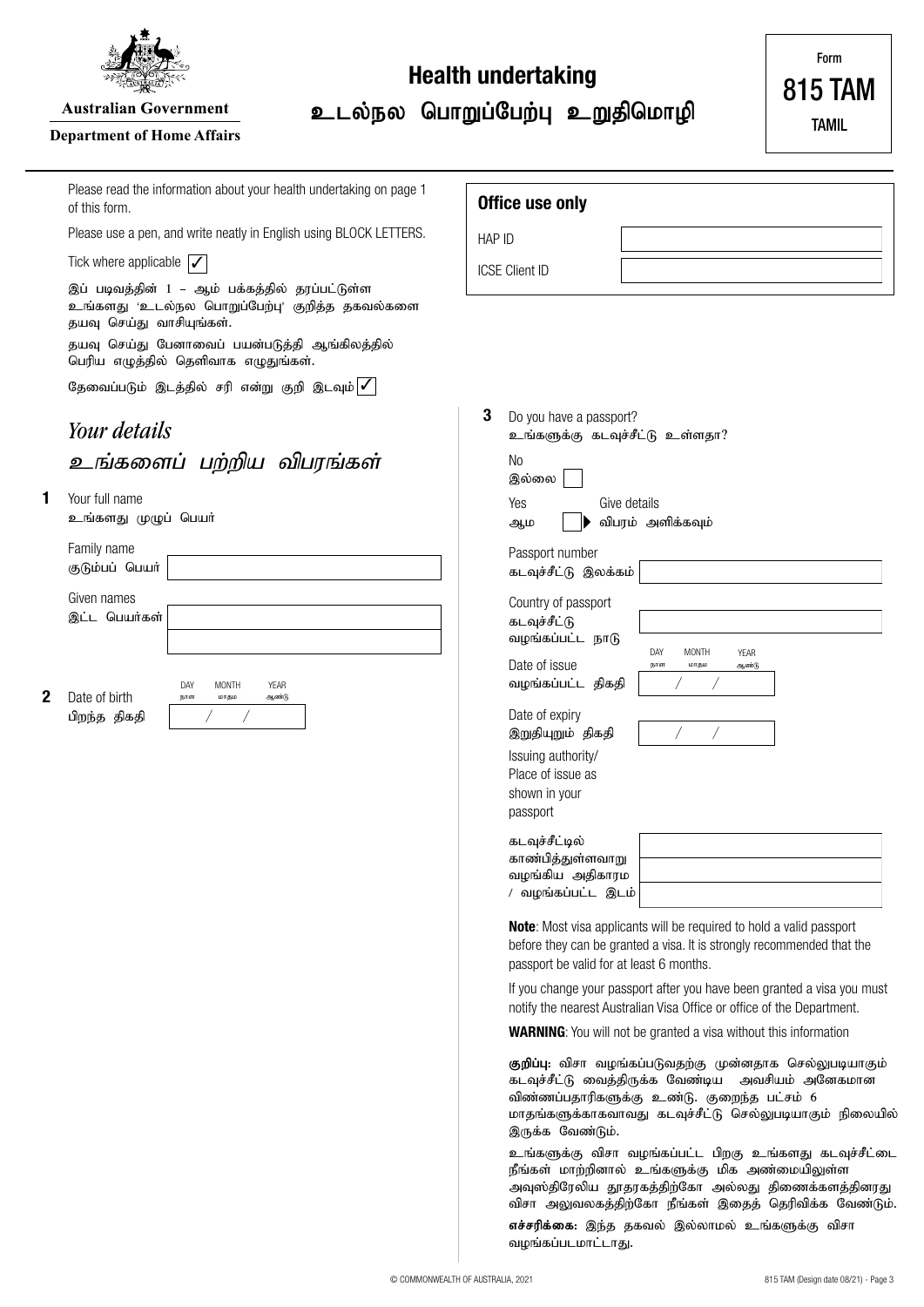#### **4** Contact details in Australia

**Note**: Give full residential address, including postcode and telephone number where possible. If you do not know what your address in Australia will be, you must give the name and address of a person in Australia who will know how to contact you (for example, a relative, a friend, your employer or a staff member at your proposed study institution).

அவுஸ்திரேலியாவில் உள்ள தொடர்பு விபரங்கள் **குறிப்பு:** அஞ்சல் குறியீட்டு இலக்கம் மற்றும் இயன்றால் தொலைபேசி இலக்கம் ஆகியவற்றை உள்ளடக்கிய முழு வசிப்பிட முகவரியைத் தாருங்கள். அவுஸ்திரேலியாவில் உங்களது முகவரி எதுவாக இருக்கும் என்பது உங்களுக்குத் தெரியவில்லை என்றால், உங்களுடன் எப்படி தொடா்பு கொள்ளலாம் என்பது தெரிந்த நபா் ஒருவரது பெயா் மற்றும் முகவரியை நீங்கள் கொடுக்க வேண்டியது கட்டாயமாகும் (உதாரணமாக, உறவினர் அல்லது நண்பர் ஒருவர், உங்களுக்கு வேலை தருபவர் அல்லது நீங்கள் படிக்கப் போகும் கல்வி நிலையப் பணியாளர் ஒருவர்).

### Address

முகவரி

POSTCODE<br>அஞ்சல் குறியீட்டு இலக்கம்

#### Telephone numbers

தொலைபேசி இலக்கங்கள்

| Office hours<br>அலுவலக வேலை<br>நேரங்கள்               | AREA CODE தொலைபேசி மண்டல இலக்கம |
|-------------------------------------------------------|---------------------------------|
| After hours<br>அலுவலக<br>நேரத்திற்குப் பின்<br>Mobile | AREA CODE தொலைபேசி மண்டல இலக்கம |
| செல்லிடக்<br>தொலைபேசி<br>இலக்கம்                      |                                 |

**5** Do you agree to the Department communicating with you by fax, email, or other electronic means?

| தொலைநகல், மின்னஞ்சல் அல்லது இதர மின்னணு     |  |
|---------------------------------------------|--|
| முறையில் திணைக்களம் உங்களுடன் தொடர்பு கொள்ள |  |
| நீங்கள் சம்மதிக்கிறீர்களா?                  |  |

| No<br>இல்லை                                                                                                                                                |
|------------------------------------------------------------------------------------------------------------------------------------------------------------|
| Yes<br>Give details                                                                                                                                        |
| விபரம் அளிக்கவும்<br>ஆம                                                                                                                                    |
| Fax number                                                                                                                                                 |
| AREA CODE தொலைபேசி மண்டல இலக்கம<br>தொலைநகல்                                                                                                                |
| இலக்கம்                                                                                                                                                    |
| Email address                                                                                                                                              |
| மின்னஞ்சல்                                                                                                                                                 |
| முகவரி                                                                                                                                                     |
| Intended duration of stay in Australia<br>அவுஸ்திரேலியாவில் தங்க உத்தேசிக்கும் காலம்                                                                       |
| permanent<br>நிரந்தரம்                                                                                                                                     |
| Indicate length of stay in Australia<br>temporary<br>அவுஸ்திரேலியாவில் தங்கும் காலம்<br>தற்காலிகம்<br>எவ்வளவு என்று குறிப்பிடுக<br>months<br>weeks<br>days |
| வாரங்கள்<br>நாட்கள்<br>மாதங்கள்                                                                                                                            |
|                                                                                                                                                            |
|                                                                                                                                                            |

# சேவைபெறுநர் அளிக்கும் பொறுப்பேற்பு *Client undertaking*

**WARNING**: Giving false or misleading information is a serious offence.

- **7** I undertake the following:
	- (for applicants outside Australia) to contact the Health Undertaking Service within 4 weeks of my arrival in Australia;
	- to report to the health clinic to which I am referred:
	- to place myself under the health clinic's professional supervision and to undergo any required course of treatment, chest x-ray examination or investigation;
	- to inform that health clinic each time I change my address in Australia throughout the period during which my health is being monitored;
	- to inform that health clinic whenever I am about to leave Australia and to report upon my return, throughout the period during which my health is being monitored; and
	- (for applicants outside Australia) to inform the Australian Visa Office where I lodged my application if, before my departure, I change my contact details.

**Note**: If you are an applicant under 16 years of age then a parent or guardian should sign this form.

**எச்சரிக்கை: உ**ண்மைக்குப் புறம்பான அல்லது தவறான தகவல்களைத் தருவது பெரும் குற்றமாகும்

கீழ் வரும் விடயங்களை செய்வேன் என்று நான் பொறுப்பேற்கிறேன்:

- (அவுஸ்திரேலியாவிற்கு வெளியே உள்ள விண்ணப்பதாரிகளுக்கு) அவுஸ்திரேலியாவிற்கு நான வந்த 4 வாரங்களுக்குள் 'உடல்நல பொறுப்பேற்பு சேவை' (Health Undertaking Service) யுடன் தொடர்புகொள்தல்
- எனக்கென பரிந்துரைக்கப்படும் மருத்துவநிலையத்திற்குச் சென்று தெரிவி**க்கல்**
- மருத்துவநிலையத்தின் தொழில்சார் மேற்பார்வையின் கீழ் வரல் மற்றும் தேவைப்படும் சிகிச்சை, கதிர்வீச்சுப்பட சோதனை அல்லது ஆய்வுகளை மேற்கொள்ளல்
- எனது உடல்நலம் கண்காணிக்கப்படும் காலம் நெடுக அவுஸ்திரேலியாவில் நான் எனது முகவரியை மாற்றும் ஒவ்வொரு முறையும் அதை எனது மருத்துவநிலையத்திற்குத் தெரிவித்தல்
- எனது உடல்நலம் கண்காணிக்கப்படும் காலம் நெடுக அவுஸ்திரேலியாவை விட்டு வெளியேறும் முன்பாகவும், நான் திரும்பும் போதும் அதை எனது மருத்துவநிலையத்திற்கு தெரிவித்தல்
- $\epsilon$  (ஆஸ்திரேலியாவிற்கு வெளியே இருக்கும் விண்ணப்பதாரிகளுக்கு) நான் வெளியேறுவதற்கு முன்பாக என்னுடைய தொடர்பு விபரங்களை நான் மாற்றினால், என்னுடைய விண்ணப்பத்தை நான் தாக்கல் செய்த 'ஆஸ்திரேலிய விசா அலுவலக' த்திற்கு அதைத் தெரிவித்தல்.

<mark>குறிப்பு</mark>: நீங்கள் 16 வயதிற்கும் கீழ்ப்பட்ட விண்ணப்பதாரியாக இருந்தால் பெற்றோரில் ஒருவரோ அல்லது பாதுகாவலரோ இப்படிவத்தில் கையொப்பமிட வேண்டும்.

**6**